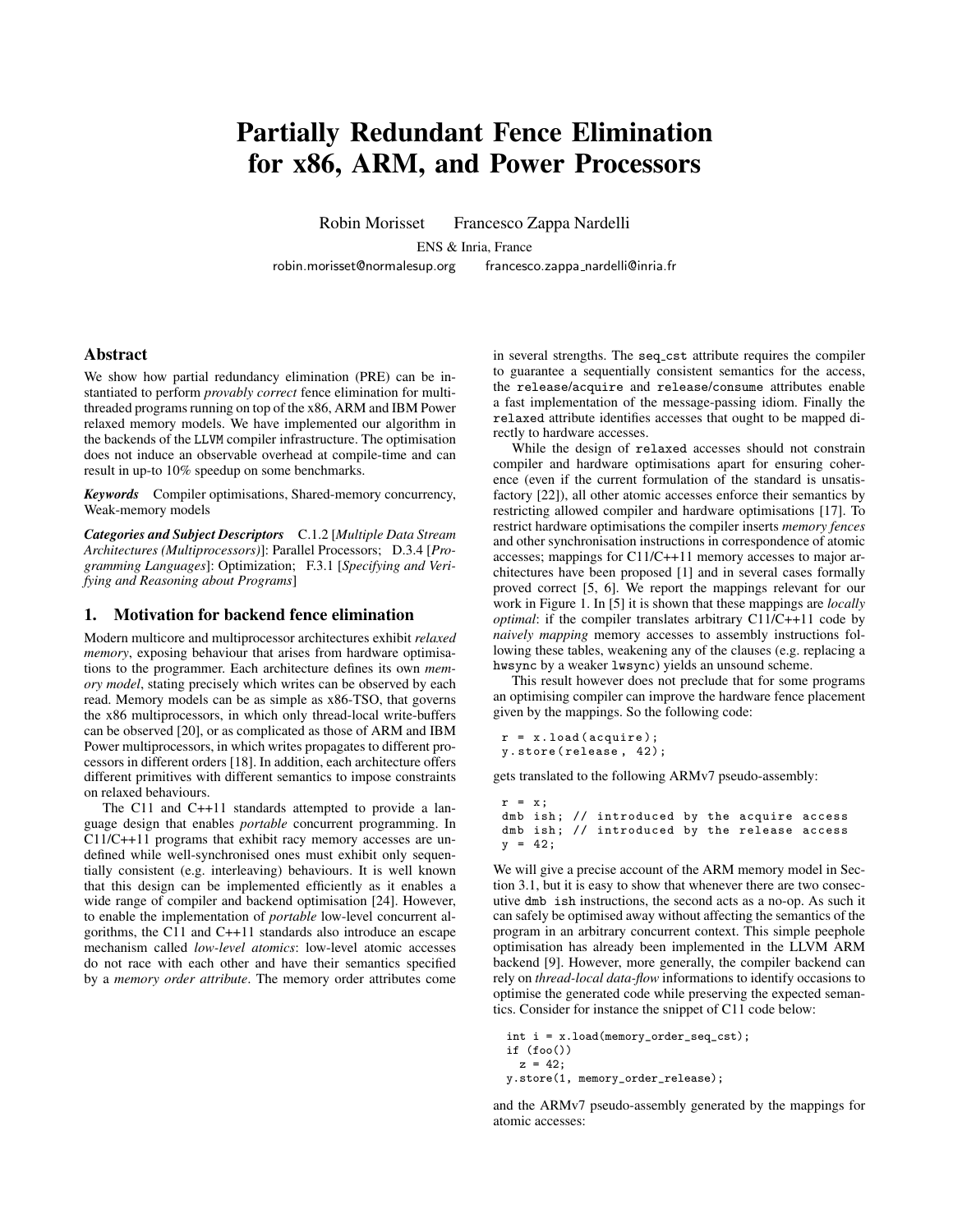| $C++11$ Operation    | x86 Implementation | Power implementation | ARMv7 implementation  |
|----------------------|--------------------|----------------------|-----------------------|
| Non-atomic Load      | mov                | ld                   | ldr                   |
| <b>Load Relaxed</b>  | mov                | ld                   | 1 <sub>dr</sub>       |
| Load Consume         | mov                | 1d; lwsync           | ldr; dmb ish          |
| Load Acquire         | mov                | 1d; lwsync           | ldr; dmb ish          |
| Load Seq_Cst         | mov                | hwsync; 1d; lwsync   | ldr; dmb ish          |
| <b>Store Relaxed</b> | mov                | st                   | str                   |
| <b>Store Release</b> | mov                | lwsync; st           | dmb ish; str          |
| Store Seq_Cst        | xchg               | hwsync; st           | dmb ish; str; dmb ish |
| Fence Rel/Acq        |                    | lwsync               | dmb ish               |
| Fence Seq_Cst        | mfence             | hwsync               | dmb ish               |

Figure 1: C11/C++11 memory-access mappings used by LLVM 4.0 for x86, Power, ARMv7 architectures

int  $i = x$ ; dmb ish; bool  $a = foo()$ ; if (a)  $z = 42;$ dmb ish;  $y = 1$ ;

In the above code neither of the two dmb ish barriers can be eliminated. Again, we will make this precise later, but intuitively, the former fence ensures that the load of x is not reordered with the store of z, and the latter fence ensures that the write to z is visible by all processors before the write to y is performed. However this fence placement is *not optimal*: when a is false two barriers in a row would be executed while one would suffice (to prevent the reordering of the load of x with the write of y), and the pseudocode could be optimised as:

```
int i = x:
dmb ish;
bool a = foo();
if (a) {
  z = 42;
  dmb ish;
}
y = 1;
```
Observe that the optimised pseudo-assembly cannot be obtained by applying a source-to-source transformation to the original C11 program and then applying the reference mappings. This suggests that a class of fence optimisations can, and must, be implemented in an architecture-specific backend of a compiler, exploiting the precise semantics of the target architecture. However, apart from some peephole optimisations as the already cited one ([9]), at the time of writing, mainstream compilers are conservative about optimising atomic accesses or reordering atomic and non-atomic accesses.

*Contributions* In this paper we show how to instantiate Partial Redundancy Elimination (PRE) to implement an efficient and provably correct fence optimisation algorithm for the x86, ARM and IBM Power architectures, improving and generalising the algorithm proposed for x86 in [23]. Although these architectures implement widely different memory models, we identified a key property required for the correctness of our algorithm and we prove formally that our algorithm is correct with respect the memory model of the three architectures. We have implemented our optimisation algorithm in the x86, ARM, and Power backends of the LLVM Compiler Infrastructure [14]. We evaluate it on some benchmarks, including a signal processing application from the StreamIt suite, on which we observe a speedup up-to 10% on the Power architecture.

- in Section 2 we illustrate our algorithm on a running example, and describe its implementation in the ARM LLVM backend;
- in Section 3 we recall the x86, ARM and Power memory models, as formalised in [4], and we prove the correctness of our algorithm;
- in Section 4 we discuss how to tune the algorithm to the IBM Power and x86 architectures, and in Section 5 we put it at work on several benchmarks;
- in Sections 6 and 7 we report on related works and discuss future perspectives.

## 2. A PRE-inspired fence elimination algorithm

The design of our fence elimination algorithm is guided by the representation of fences in the "Herding Cats" framework [4] for weak memory models. This framework, detailed in the next section, represents all the allowed behaviours of a program in terms of the sets of the memory events (atomic read or writes of shared memory locations) that each thread can perform, and additional relations between these events. Fence instructions do not generate events of their own, but are represented as a relation between events. This relation relates all pairs of memory accesses such that a fence instruction is executed in between by the sequential semantics of each thread. This implies that any program transformation that moves/inserts/removes fence instructions while preserving the fence relation between events is trivially correct. We can even go a bit further. The model is monotonic with respect to the fence relation: adding pairs of events to the fence relation can only reduce the allowed concurrent behaviours of a program. In turn any program transformation modifying the placement of fence instructions will be trivially correct provided that it does not remove pairs from the fence relation between events.

Consider now the snippet of C11/C++11 code below, where x and y are global, potentially shared, atomic variables and i is a local (not shared) variable:

int  $i = x.load(seq_cst);$ for (; i > 0; --i) { y.store(i, seq\_cst);  $\mathbf{I}$ return;

and the ARMv7 pseudo-code<sup>1</sup> generated by desugaring the loop and applying the mappings for the atomic accesses:

The paper is structured as follows:

<sup>&</sup>lt;sup>1</sup> Our optimisation runs on the LLVM IR at the frontier between the middle end and the architecture specific backend. This IR extends the LLVM IR with intrinsics to represent architecture specific memory fences; the pseudocode we rely-on carries exactly the same informations as the IR over which our implementation works.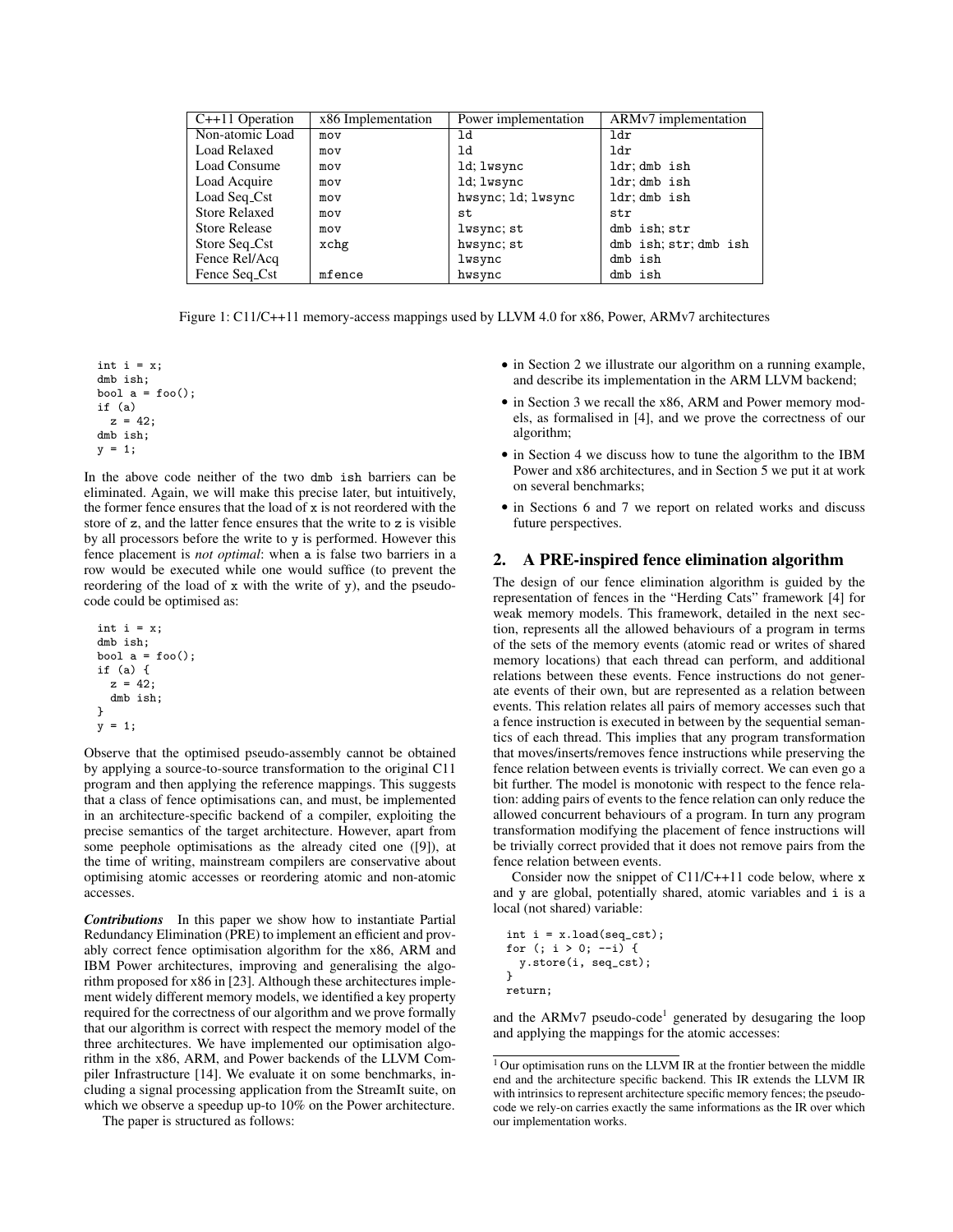```
int i = x;dmb ish;
loop:
  if (i > 0) {
    dmb ish;
    y = i;
    dmb ish;
    --i;
    goto loop;
} else {
    return;
}
```
A sequential execution of this code with  $x = 2$  executes the following instructions:

 $i = 2$ ; dmb ish; dmb ish;  $y = 2$ ; dmb ish;  $i = 1$ ; dmb ish; dmb ish;  $y = 1$ ; dmb ish;  $i = 0$ ; return

resulting in two events related by the fence relation (omitting the fence arrows from the entry point and to the return point):

$$
\begin{array}{c}\n\boxed{W \ y \ 2} \\
\end{array}\n\qquad\n\begin{array}{c}\n\boxed{W \ y \ 1}\n\end{array}
$$

If one fence is removed and the program transformed as in:

```
int i = x;
loop:
  dmb ish;
  if (i > 0) {
    y = i;
    --i;goto loop;
  } else {
    return;
}
```
then a sequential execution of this code with  $x = 2$  executes the following instructions:

```
i = 2; dmb ish; y = 2; i = 1;dmb ish; y = 1; i = 0; dmb ish; return
```
and both the events generated and the fence relation remain unchanged, and we are guaranteed that the two programs will have the same behaviours in any concurrent context. However, in every run, the latter will execute fewer, potentially expensive, dmb ish instructions.

# 2.1 Leveraging PRE

At a closer look, our problem is reminiscent of the *Partial Redundancy Elimination* (PRE) optimisation. Given a computation that happens at least twice in the source file (say  $x+y$ ), PRE tries to insert, move or delete instances of the computation, while enforcing the property that there is still at least one such instance on each path between the definitions of its operands (say x and y) and its uses. Similarly, we want to insert, move or delete fences such that there is still at least one fence on each path between memory accesses that were before a fence and those that were after a fence in the original program.

How to implement PRE is a well-studied problem. Approaches can be classified into *conservative* (roughly speaking, the amount of computation the program does cannot be increased) and *speculative*. Speculative PRE (SPRE) is allowed to introduce some extra computation on rarely taken paths in the program to remove additional computations from the more common paths. We follow this latter approach because it can offer better results [12] in presence of accurate profiling information. Such *profile-guided optimisations* require compiling the program under consideration twice: first without optimisations, then a second time after having executed the program on a representative benchmark with profiling instrumentation on. Our algorithm can be adapted to avoid this complex process at a cost in performance, as discussed in Section 7.

We build on the elegant algorithm for SPRE presented in [19] (later generalised to conservative PRE in [25]), based on solving a *min-cut* problem. Given a directed weighted graph  $(V, E)$  with two special vertices *Source* and *Sink*, the *min-cut* problem consists in finding a set of edges  $C \subseteq V$  such that there is no path from *Source* to *Sink* through  $E\setminus C$  and C has the smallest possible weight.

Following [19], our algorithm first builds a graph from the SSA control-flow graph internally used by LLVM. In the built graph, nodes identify all program placements before and after each instructions and there is an edge from after instruction A to before instruction  $B$  with weight  $w$  if control went directly from  $A$  to  $B$  $w$  times in the profiling information. Two special nodes are added, called *Source* and *Sink*. Edges with weight  $\infty$  are added from the *Source* node and to the *Sink* node, following the strategy below.

For each fence instruction in the program,

- connect all the placements before all memory accesses that precede the fence to *Source*;
- connect all the placements after all memory accesses that follow the fence to *Sink*;
- delete the fence instruction.

Once all fences have been deleted, a min-cut of the resulting graph is computed: the min-cut identifies all the places where fences must be inserted to guarantee that there is still a fence across every computation path between memory accesses originally separated by a fence. Each edge in the min-cut identifies two placements in the program, the former after a memory access and the latter before another memory access: the algorithm inserts a fence instruction just before the latter memory access.

Algorithm 1 reports the details of our implementation in LLVM, the entry point is TransformFunction. Our optimisation runs after all the middle-end transformations; at this level, the IR is in SSA form but includes the architecture-specific intrinsics for fence instructions which have been inserted by the expansion of the C11/C++11 atomic memory accesses. It differs slightly from the description above inasmuch. Instead of creating two nodes for every instruction, it lazily constructs nodes (with the LLVM GetNode functions) at the beginning and end of basic blocks, and before and after memory accesses. Considering only these points is correct, because fences commute with instructions that do not affect memory. The GetNode functions refers to a hash table that maps locations in the code to nodes: if a node has already been generated for a location, a pointer to that same node is returned, it is not duplicated.

#### 2.2 The algorithm on a running example

Let us illustrate our algorithm on the code snippet shown at the beginning of this section, assuming that some profiling data are available. Its control-flow graph (CFG) is shown in Figure 2a.

In the first phase, the algorithm considers each fence in order and builds an ad-hoc flow graph that for each fence connects all the memory accesses before the fence to all the memory accesses after the fence. The terms "before" and "after" are relative to the original control-flow of the function.

In the running example, after processing the first fence, we get the flow-graph in Figure 2b. The node in green is connected to the *Source* and the nodes in red are connected to the *Sink*. The percentages next to the edges are weights, set proportionally to the frequency of execution of these edges in the profiling data. After processing all the fences, we obtain the flow-graph in Figure 2c.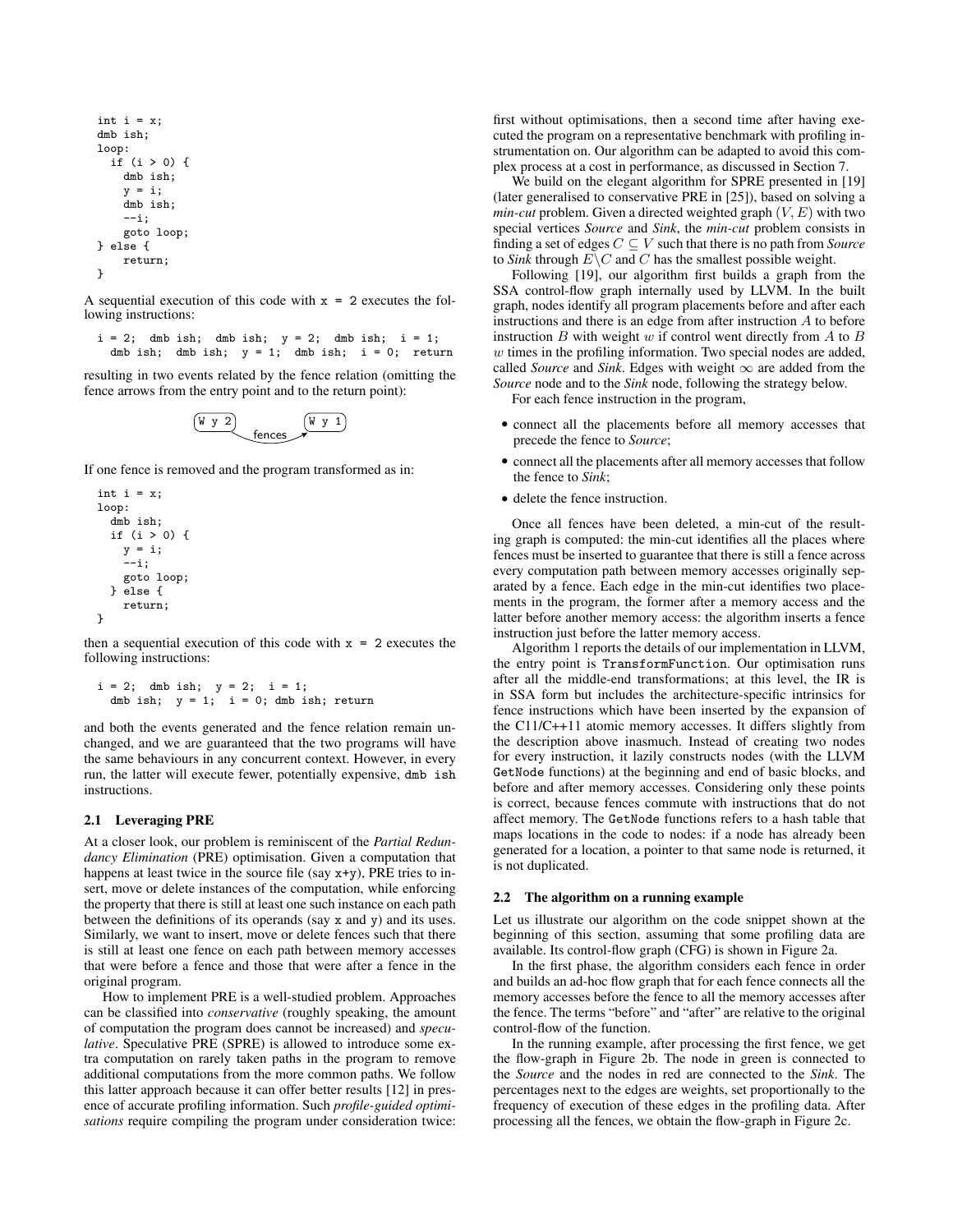

Figure 2: Running example of the fence elimination algorithm

At this point, all fences are removed from the program and the min-cut is computed. Figure 2d shows one possible min-cut on this graph (through bold red edges).

In the second phase fences are inserted on each edge that is part of the cut. The resulting optimised CFG is shown in Figure 2e.

This algorithm generates a solution that is optimal in terms of the number of executions of fences at runtime; in some cases we might instead minimize the code size. As explained Section 7, we can modify this by modifying artificially the weights on the edges. In particular, adding a tiny constant  $C$  to each edge breaks ties among possible min-cuts according to the number of fences in the generated code. This approach is shown in Figure 2f, with the resulting CFG in Figure 2g; observe that here the fence in the first block has been removed.

# 2.3 Corner cases

*Function boundaries on the control-flow graph* Our program transformation is invoked on each function, and currently does not perform any whole program analysis. In the previous paragraphs

| $\mathbf{1}$ | Function TransformFunction(fun)                                                        |
|--------------|----------------------------------------------------------------------------------------|
| 2            | for f <i>a fence in</i> fun do                                                         |
| 3            | nodeBeforeFence < MakeGraphUpwards(f)                                                  |
| 4            | nodeAfterFence < MakeGraphDownwards(f)                                                 |
| 5            | if nodeBeforeFence $\neq NULL \&\&$ nodeAfterFence                                     |
|              | $\neq NULL$ then                                                                       |
| 6            | MakeEdge (nodeBeforeFence,                                                             |
|              | nodeAfterFence)                                                                        |
| 7            | DeleteFence (f)                                                                        |
|              |                                                                                        |
| 8            | $cuts \leftarrow ComputeMinCut()$<br><b>foreach</b> location $\in$ cuts do             |
| 9<br>10      | InsertFenceAt(location)                                                                |
|              |                                                                                        |
| 11           | Function MakeGraphUpwards (root)                                                       |
| 12           | $\textsf{basicBlock} \leftarrow \textsf{GetBasicBlock}(\textsf{root})$                 |
| 13           | for inst an instruction before root in basicBlock, going                               |
|              | upwards <b>do</b>                                                                      |
| 14           | if inst a memory access then                                                           |
| 15           | node ←GetNodeAfter(inst)                                                               |
| 16           | ConnectSource(node)                                                                    |
| 17           | return node                                                                            |
| 18           | $\mathsf{node} \leftarrow \mathsf{GetNodeAtBeginning}(\mathsf{basicBlock})$            |
| 19           | if basicBlock is first block in function then                                          |
| 20           | ConnectSource(node)                                                                    |
| 21           | return node                                                                            |
| 22           | for basicBlock2 a predecessor of basicBlock do                                         |
| 23           | node2 ←GetNodeAtEnd(basicBlock2)                                                       |
| 24           | $inst2 \leftarrow GetLastInst$ (basicBlock2)                                           |
| 25           | node3 ← MakeGraphUpwards (inst2)                                                       |
| 26           | if node3 $\neq$ <i>NULL</i> then                                                       |
| 27           | MakeEdge (node3, node2)                                                                |
| 28           | MakeEdge (node2, node)                                                                 |
|              |                                                                                        |
| 29           | Function MakeGraphDownwards (root)                                                     |
| 30           | $\textsf{basicBlock} \leftarrow \textsf{GetBasicBlock}(\textsf{root})$                 |
| 31           | for inst an instruction after root in basicBlock, going                                |
|              | downwards <b>do</b>                                                                    |
| 32           | <b>if</b> inst a memory access or a return instruction <b>then</b>                     |
| 33           | node ←GetNodeBefore(inst)                                                              |
| 34           | ConnectSink(node)                                                                      |
| 35           | return node                                                                            |
|              |                                                                                        |
| 36           | $node \leftarrow GetNodeAtEnd(basicBlock)$                                             |
| 37           | for basicBlock2 a successor of basicBlock do<br>node2 ←GetNodeAtBeginning(basicBlock2) |
| 38           |                                                                                        |
| 39           | inst2 < GetFirstInst (basicBlock2)                                                     |
| 40           | $node3 \leftarrow MakeGraphDownwards(inst2)$                                           |
| 41           |                                                                                        |
|              | if node3 $\neq$ <i>NULL</i> then                                                       |
| 42<br>43     | MakeEdge (node, node2)<br>MakeEdge(node2, node3)                                       |

Algorithm 1: Pseudocode of the fence elimination algorithm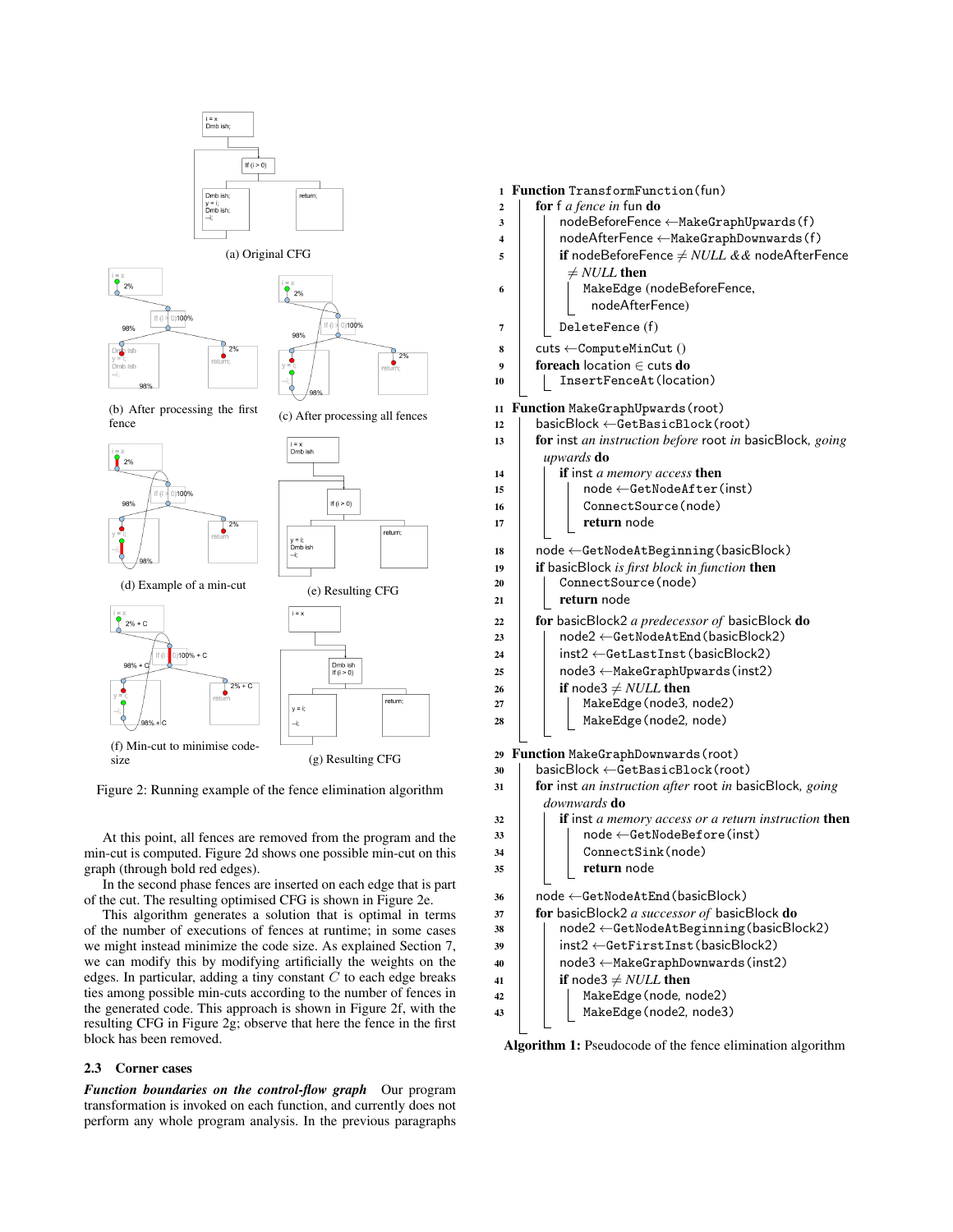

Figure 3: Breaking critical edges

we did not detail what to do when the control-flow graph hits the limits of the function being optimised (either the function entry point, or a return instruction). Since a function can be called in an arbitrary context, and a context can perform memory accesses before and after it, the function boundaries are treated as memory accesses (see lines 19 and 32), ensuring that fences at the beginning or end of the function are preserved. Similarly, a function call that may access the memory is treated as always modifying the memory.

*Critical edges* Algorithm 1 does not precisely detail how fences are inserted once the min-cut has been computed. If there is a cut required between the last instruction of a block A and the first instruction of a block  $B$ , there are three possibilities:

- $\bullet$  block A is the only predecessor of block B: the fence can be inserted at the beginning of block  $B$ ;
- $\bullet$  block  $B$  is the only successor of block  $A$ : the fence can be inserted at the end of block A;
- if  $A$  has several successors, and  $B$  has several predecessors, then the edge between A and B is called a *critical edge* since there is no block in which a fence can be inserted ensuring that it is only on the path from  $A$  to  $B$ . The critical edge is broke by inserting an extra empty basic block between A and B.

This last case is illustrated in Figure 3a, inserting a fence at the location of the red edge is problematic, as inserting it either at A or at  $B$  puts it on a path without the red edge. This is solved by breaking the red edge in two, with a block in between, as in Figure 3b. The fence can now be safely inserted in block C.

*Why two nodes for the each instruction* Algorithm 1 systematically creates a node before and a node after each instruction. Perhaps surprisingly, a simpler solution where only one node is created for each instruction would not be be correct. A simple example illustrates this:

 $y = 1;$ fence;  $x = 42$ ; fence;  $y = 2$ :

We report the flow graphs for this program, two nodes per memory access on the left, and one node per memory access on the right:



In the flow-graph on the left, the min-cut procedure finds a cut of finite weight (shown by the dotted lines). The edges in this

cut are exactly where the fences are in the original program, so the optimisation correctly recognise that the program cannot be optimised.

If instead there is only one node for the store in the middle (flow-graph shown on the right), all cuts between *Source* and *Sink* have an infinite weight, and the min-cut procedure would pick a cut that contains edges involving *Source* and *Sink*. Such edges do not directly correspond to a location in the code, and cannot guide the successive fence-insertion-along-the-cut phase.

# 3. Correctness of the algorithm

Reasoning on shared-memory programs running on relaxed memory architectures is subtle and error prone. In this section we show that the algorithm is correct by formalising and proving our intuition that the algorithm never removes existing fences between memory accesses.

### 3.1 Background: the x86 and ARM/Power memory models

We build on the axiomatic formalisation of the x86 and AR-M/Power memory models of [4]. In this framework the semantics of a program is defined in three steps. First the program is mapped to a set of memory events (e.g. atomic read or writes of shared memory locations) and several relations among these events. The intuition is that these events capture all possible memory accesses performed by the various threads running in an arbitrary concurrent context. The additional relations capture how several "syntactic" aspects of the source program lift to, and relate, events. These include the *program order* relation (po), that lifts the program order to the events, and the addr, data, and ctrl relations, that lift address, data and control dependencies between instructions to events.

Second, *candidate executions* are built out of the events by imposing restrictions on which values read events can return, each execution capturing a particular data-flow of the program. The restriction are expressed via two relations, called *reads-from (*rf*)* and *coherence-order (*co*)*. The former associates each read even to the write event it observes, the second imposes a per-location total order on memory writes, capturing the base property ensured by cache coherence. Several auxiliary relation are computed out of rf and co. The most important is the relation *from-read* (fr), defined as  $\text{rf}^{-1}$ ; co, that relates a read to any store that is co-after the one it reads from. We also compute the projections of rf, fr and co to the events internal to a thread (the related events belong to the same thread, denoted by the suffix i) or external (the related events belong to different threads, denoted by the suffix e) to a thread; in turn we get the relations rfi, rfe, fri fre and coe.

Third, a *constraint specification* decides if a candidate executions are valid or not. HerdingCats is a framework that can be instantiated to different architectures. For this it is parametric in two relations *happens-before* (hb), defining the relative ordering of the events., and *propagation order* (prop), capturing the relative ordering of memory writes to different locations that somehow synchronise. We detail the instantiation of the framework to x86, Power, and ARM below. The framework then imposes only four axioms on candidate executions to determine their validity.

The first axiom, *SC per location*, captures cache coherence: for every memory location considered in isolation, the model behaves as if it was sequentially consistent. In formal terms:

#### acyclic(poloc ∪ com)

where poloc is the program order restricted per location, and com is the union of the coherency order co, the reads-from relation rf, and the from-reads relation fr.

The second axiom, *no thin air*, prevents the so-called *out-ofthin-air reads*, where the read of a value is justified by a store that is itself justified by the original read. Such causality loops are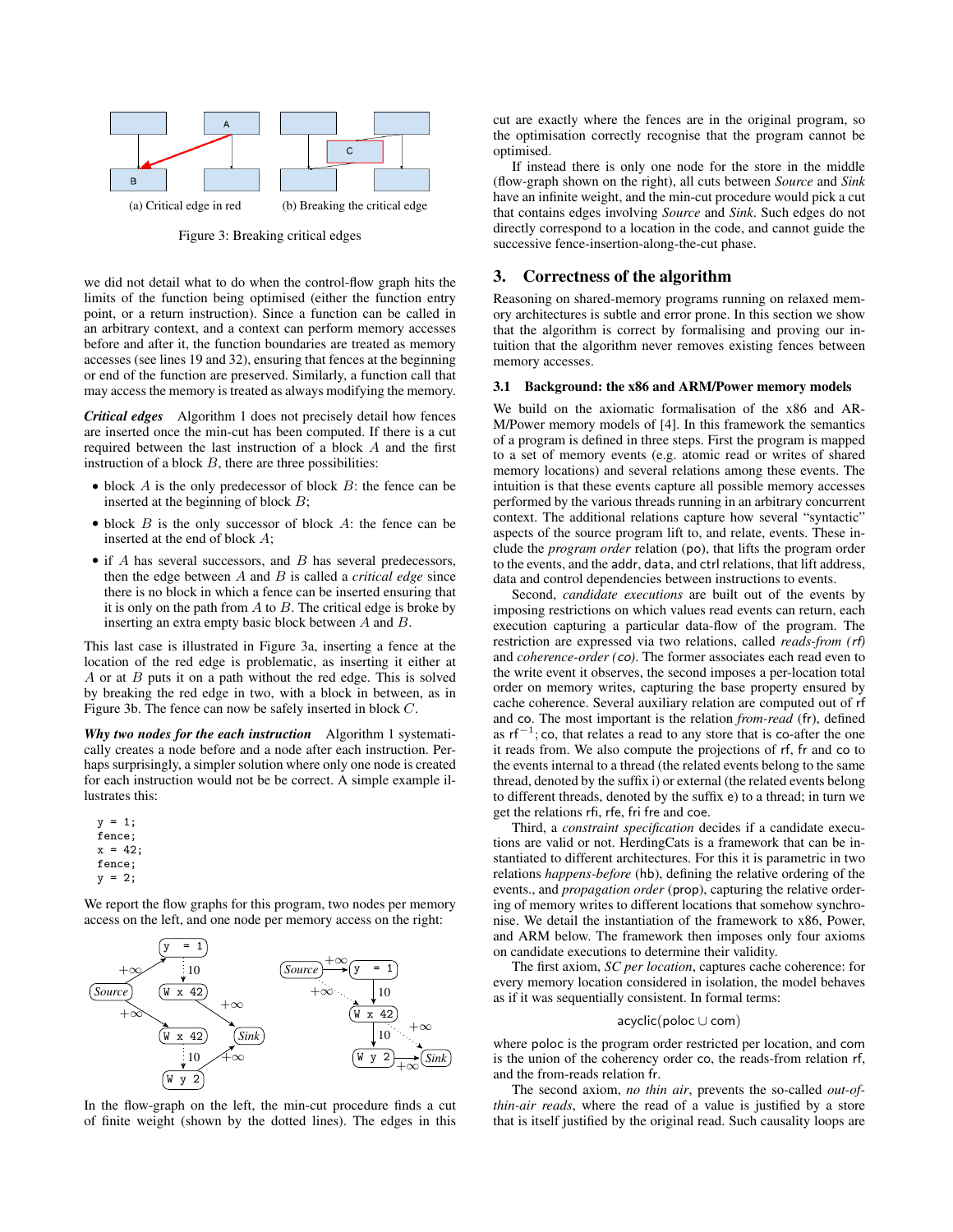not observable on any modern hardware. In formal terms, the rule forbids cycles in *happens-before* (hb):

## acyclic(hb)

The third axiom, *observation*, guarantees that loads cannot read from stores that have been overwritten in-between:

# irreflexive(fre; prop; hb<sup>∗</sup> )

In this rule fre is the restriction of fr to an inter-thread relation, hb<sup>\*</sup> is the transitive and reflexive closure of hb.

The fourth axiom, *propagation*, enforces the compatibility of the coherence order with this prop relation:

## acyclic(co ∪ prop)

This is needed because, to capture cumulativity of memory fences, prop relates both loads and stores on ARM and Power instantiations of the framework.

*Instantiation for the x86 architecture* The x86-TSO memory model [20] can be recovered by defining hb = po\WR∪mfence∪ rfe and prop  $=$  hb  $\cup$  fr, with mfence being the restriction of po to pairs of accesses with a *mfence* instruction in between, and po\WR the program order relation from which every pair from a write to a read has been removed. Not including WR in hb enables observing the read-write reordering typical of the store-buffering implemented by x86-TSO.

*Instantiation for the Power architecture* The IBM Power memory model is significantly more complex. We report the formal definition of hb and prop; these are explained in detail in [4].

| fences          | $\stackrel{\text{def}}{=}$ | $(lwsync\WR) \cup hwsync$                                                   |
|-----------------|----------------------------|-----------------------------------------------------------------------------|
| propbase        | $\stackrel{\text{def}}{=}$ | rfe?: fences: hb $\degree$                                                  |
| prop            | $\stackrel{\text{def}}{=}$ | (propbase $\cap$ WW)<br>$\cup$ (com $^*$ ; propbase $^*$ ; hwsync; hb $^*)$ |
| dp              | $\stackrel{\text{def}}{=}$ | addr∪data                                                                   |
| rdw             | $\stackrel{\text{def}}{=}$ | $\mathsf{poloc} \cap (\mathsf{fre}; \mathsf{rfe})$                          |
| detour          | $\stackrel{\text{def}}{=}$ | $\mathsf{poloc} \cap (\mathsf{coe}; \mathsf{rfe})$                          |
| $ii_0$          | $\stackrel{\text{def}}{=}$ | dp∪rdw∪rfi                                                                  |
| $ci_0$          | $\stackrel{\text{def}}{=}$ | $(\textsf{ctrl} + \textsf{cfence}) \cup \textsf{detour}$                    |
| $ic_0$          | $\stackrel{\text{def}}{=}$ | Ø                                                                           |
| cc <sub>0</sub> | $\stackrel{\text{def}}{=}$ | $dp \cup$ poloc $\cup$ ctrl $\cup$ (addr; po)                               |
| ii              | $\stackrel{\text{def}}{=}$ | $ii_0 \cup ci \cup (ic; ci) \cup (ii; ii)$                                  |
| сi              | $\stackrel{\text{def}}{=}$ | $ci_0 \cup (ci; ii) \cup (cc; ci)$                                          |
| ic              | $\stackrel{\text{def}}{=}$ | $ic_0 \cup ii \cup cc \cup (ic; cc) \cup (ii; ic)$                          |
| cc              | $\stackrel{\text{def}}{=}$ | $cc_0 \cup ci \cup (ci; ic) \cup (cc; cc)$                                  |
| ppo             | $\stackrel{\text{def}}{=}$ | $(ii \cap RR) \cup (ic \cap RW)$                                            |
| hb              | $\stackrel{\text{def}}{=}$ | $\mathsf{ppo} \cup \mathsf{fences} \cup \mathsf{rfe}$                       |

In these, lwsync and hwsync are restrictions of po to pairs of accesses with respectively a lwsync or hwsync (Power's synchronising fence instructions) in between. The relation  $ctrl +$  cfence refers to control dependencies which have been reinforced by executing an isync instruction. Finally the relations  $ii$ ,  $ic$ ,  $ci$   $cc$  are defined as the least fixed point of the equations above. The intuition behind these is that  $i$  stands for "initiation" of an access, while  $c$  stands for "commit" of an access.

We point out that, although the model is complicated, the construction of our algorithm ensures that the proof of correctness of our algorithm only needs to study how shuffling synchronising fence instructions influences the fences relation between events.

The Herd formalisation of Power has been proved to be at least as relaxed as, but not equivalent to, the Power model defined in [18]. In practice, to the best of our knowledge, extensive empirical testing of both allowed and not-allowed behaviours of the Herd formalisation of Power did not reveal any unsoundness against actual Power implementations.

*Instantiation for the ARM architecture* The instantiation of HerdingCats for ARM follows the IBM Power one, with three differences:

- the relation hwsync is replaced by the relation dmb ish, that is the restriction of po to pairs of accesses with respectively a dmb ish synchronising barrier in between; similarly the relation cfence is replaced by the relation isb, that is the restriction of po to pairs of accesses with respectively a isb instruction in between;
- the relation lwsync is removed;
- the relation  $cc_0$  is redefined as dp∪ctrl∪(addr; po), losing the poloc term (the reason for this is detailed at length in [4]).

Again, we stress that the proof of correctness of our algorithm only needs to focus on dmb ish relation between events.

# 3.2 Proof of correctness

To show the correctness of our algorithm we first prove a key lemma that states that we may add a fence on a path that had none, but never remove all fences from a path that had at least one. This captures the main intuition that drove our design. The rest of the proof then proceeds by a monotonicity argument. The proof applies to ARM, Power, and x86 instantiations of the model.

**Lemma 1.** For any candidate execution  $X'$  of a program  $P'$ *obtained by applying* TransformFunction *to a program* P*, there is a candidate execution*  $X$  *of*  $P$  *with* fences $(X) \subseteq$  fences $(X')$ , *and every other part of* X *is the same as* X 0 *(including the events, the* po *and dependency relations, and the* rf *and* co *relations).*

*Proof.* Since the algorithm only affects fence placements, we can build X from  $X'$  such that it has the same events, po, dependencies, and  $rf$  and co relations. Let  $a, b$  be two memory accesses such that  $(a, b) \in \text{fences}(X)$ . By the Herding Cats construction this implies that there is a path through the control-flow graph that goes first through  $a$ , then through a fence  $f$ , and finally through b. Since MakeGraphUpwards stops at the first memory access encountered (or may stop earlier if it hits the beginning of the function), this path goes through a node connected to the *Source* at some point between  $a$  and  $f$ . Symmetrically, it goes through a node connected to the *Sink* between f and b. Because MakeGraphUpwards and MakeGraphDownwards follow the control-flow path, these two nodes must be connected along the path. So the min-cut procedure will have to cut along the path to separate the *Source* from the *Sink*. The algorithm inserts a fence at this point, ensuring  $(a, b) \in \text{feences}(X')$ .  $\Box$ 

This result lifts to executions.

**Corollary 1.** For any execution  $E'$  of a program  $P'$  obtained by *applying* TransformFunction *to a program* P*, there is an execu-* $\overline{L}$  *tion*  $E$  *of*  $P$  *with*  $\text{hb}(E) \subseteq \text{hb}(E')$  *and*  $\text{prop}(E) \subseteq \text{prop}(E')$ *, and every other part of*  $\hat{E}$  *is the same as*  $E'$ .

*Proof.* The relation fences appears in a positive position in the definition of the hb and prop relations, and every other relation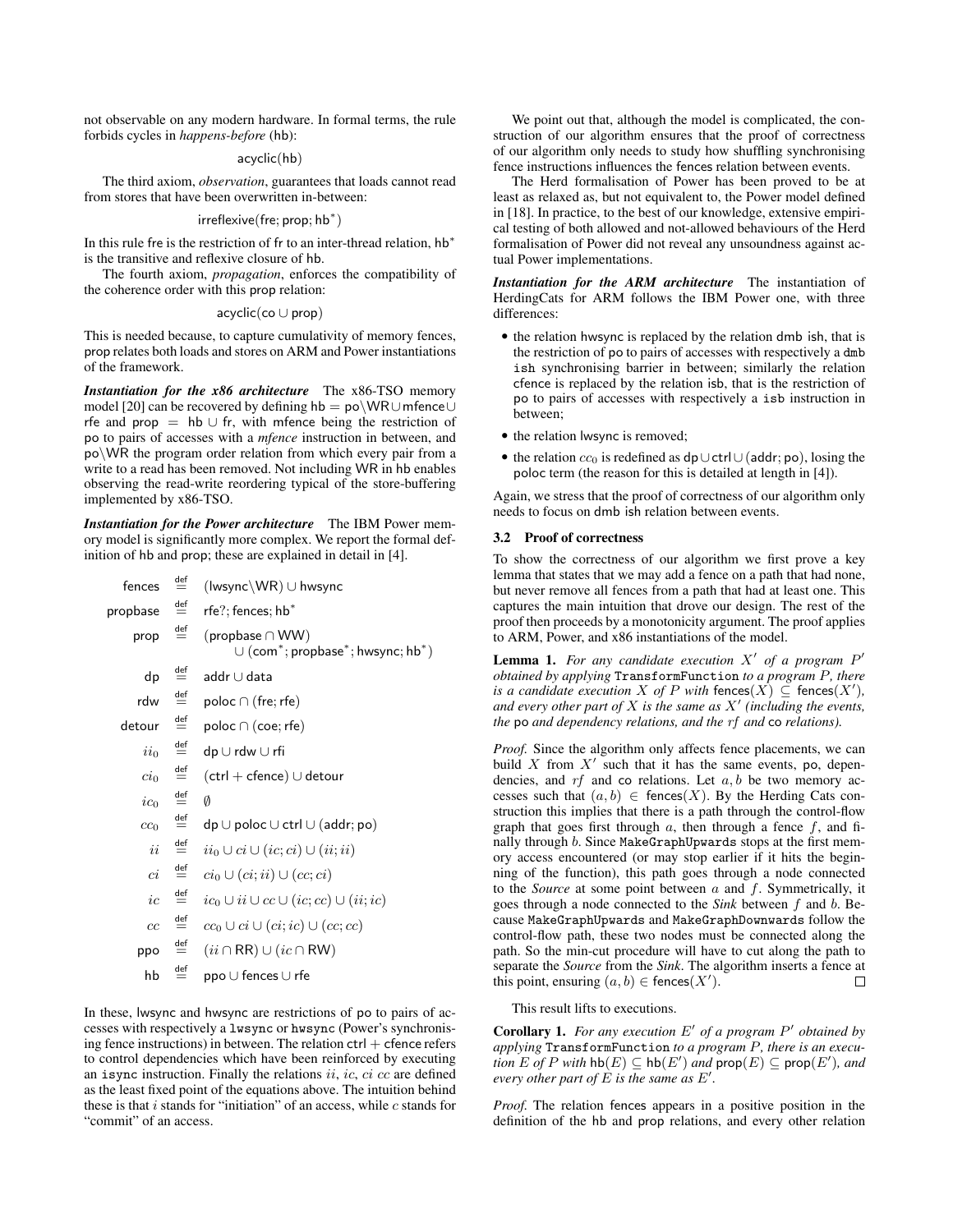that appears in their definitions (rfe, com, ppo) is invariant by our transformation (since they do not depend on fences, and by Lemma 1 fences are the only part of the program execution that is transformed).  $\Box$ 

Given a valid execution of a program, its *final state* is obtained by taking the last write event in the co order for each shared memory location. We state that an optimisation that transform the program  $P$  into the program  $P'$  is *correct* if for every final state of the memory reached by a valid execution of  $P'$ , there exists a valid execution of P that ends with the same final state.

## Theorem 1. *The transformation* TransformFunction *is correct.*

*Proof.* We must show that for any valid execution of a program after TransformFunction, there is a valid execution of the source program that has the same final state. Corollary 1 provides an effective way to construct an execution  $E$  of the source program from an execution  $E'$  of the transformed program. Since co is unchanged by the construction and the events are identical, the final state of  $E$  and  $E'$  is the same. It remains to show that the execution is valid, that is, we must check that the four axioms of the Herding Cats model hold on E. We already know that  $\text{hb}(E) \subseteq \text{hb}(E')$  and prop $(E) \subseteq \text{prop}(E')$ . We also know that the axioms hold on E'. It is straightforward to chech that, whenever pairs of elements are added to prop or hb, the four axioms can only be made false, and never true. In turn, since they hold on  $E'$  they must also hold on  $E$ , ensuring that  $E$  is a valid execution of the source program.

# 4. Implementation and extensions to other ISAs

We have implemented our optimisation as the first optimisation pass in the x86, ARM and IBM Power backends of LLVM 4.0. Min-cut is known to be equivalent to finding a maximum flow in a flow network (via the *max-flow min-cut theorem* of [10]), so our implementation uses the standard push-relabel algorithm of [11] to compute the min-cut of a graph.

LLVM internally provides the BlockFrequency class, that exports a relative metrics that represents the number of times a block executes. By default the block frequency info is derived from heuristics, e.g., loop back edges are usually taken, but if profile guided optimisation is enabled then it can rely on runtime profile information. Our implementation accesses the BlockFrequency class to compute the weight of the edges (all edges inside a basic block have the weight of the basic block) of the flow graph.

In Section 2 we have described the ARM implementation. The IBM Power and x86 passes differ slightly, as detailed below.

**Extension to IBM Power** As we have seen, the IBM Power memory model is very similar to the ARM one, but is gives to the programmer two different synchronising fence instructions. Heavyweight fences (instruction hwsync) are equivalent to the dmb ish instruction on ARM, but IBM Power also provides lightweight synchronising fences (instruction lwsync) that are faster but offer strictly less guarantees.

We can adapt our algorithm to IBM Power fence instructions by running it in two passes. In a first pass, the heavyweight fences are optimised, while ignoring the lightweight fences. In a second pass, the lightweight fences are optimised, considering every path with a heavyweight fence already cut (since heavyweight fences subsumes lightweight ones). This second pass can be implemented by adding the following code snippet after both line 17 and line 35 of Algorithm 1:

```
else if(inst is a heavyweight fence)
 return NULL;
```
This processing in two phases is sound. The first pass preserves the hwsync relation (by the same argument as before). Then the second pass may lose parts of the lwsync relation, but it preserves the fences relation, defined as:

$$
\mathsf{fences} \stackrel{\mathsf{def}}{=} (\mathsf{lwsync} \backslash \mathsf{WR}) \cup \mathsf{hwsync}
$$

which is the only place where the relation lwsync is used. The proof then proceeds as before based on the monotonicity of the model with respect to both the hwsync and fences relations.

*Extension to x86* In the x86 memory model fences prevent writeread reorderings and only matter between stores and loads. This is evident from the axioms: the relation mfence only appears in the definition of hb:

$$
\mathsf{hb} = \mathsf{po} \backslash \mathsf{WR} \cup \mathsf{mfence} \cup \mathsf{fre}
$$

where po\WR is the program order relation from which every pair from a write to a read has been removed. So we can relax our algorithm without affecting its correctness, and make it preserve WR ∩ mfence rather than mfence. This enables optimising the program on the left into the program on the right (which would have not been possible with the original algorithm):

| $x = 1$   |           |
|-----------|-----------|
| mfence    | $x = 1$   |
| $x = 2$   | $x = 2$   |
| mfence    | mfence    |
| $tmp = x$ | $tmp = x$ |
| mfence    | $tmp = y$ |
| $tmp = y$ |           |

To implement this more aggressive optimisation, we alter our algorithm to connect the *Source* to the latest stores before each fence, and connect the earliest loads after them to the *Sink*. Algorithm 1 can be modified by replacing "memory access" by "store" on line 14, and "memory access" by "load" on line 32 of algorithm 1. The proof structure is unaltered: we can still show that for every execution of the optimised program, there is an execution of the original program with hb and prop that are no larger.

# 5. Experimental evaluation

We consider several concurrent algorithms, including Dekker and Bakery mutual exclusion algorithms, Treiber's stack, as well as a more realistic code-base, LibKPN [15]. The code of the first three benchmarks is taken from [23], with all shared memory accesses converted to sequentially consistent atomic accesses. The latter is a much larger C11 program (about 3.5k lines) that implements a state-of-the-art dynamic scheduler for green threads communicating through First-In First-Out queues. In the LibKPN code base, use of atomic qualifiers has been aggressively hand-optimised.

The table in Figure 4 reports on the number of fences deleted by the x86, ARM, and IBM Power, backend. This is not an ideal metric for our algorithm, because it does not capture cases where a fence is hoisted out of a loop: in this case there is one fence deleted and one inserted, but at run-time a fence per loop iteration might have been optimised away. However it is easily computable and gives some indications on the behaviour of the algorithm.

LLVM's x86 backend does not map sequentially consistent atomic writes to mov; mfence but relies on the locked xchg instruction, which is believed to be faster. We thus modified the x86 backend to implement an alternative mapping for sequentially consistent accesses: either mov; mfence is used for all stores, or mfence; mov is used for all loads. We report on both mappings.

The *compile time overhead* due to running our optimisation *is not measurable* and buried in statistical noise, even when compiling larger applications like LibKPN.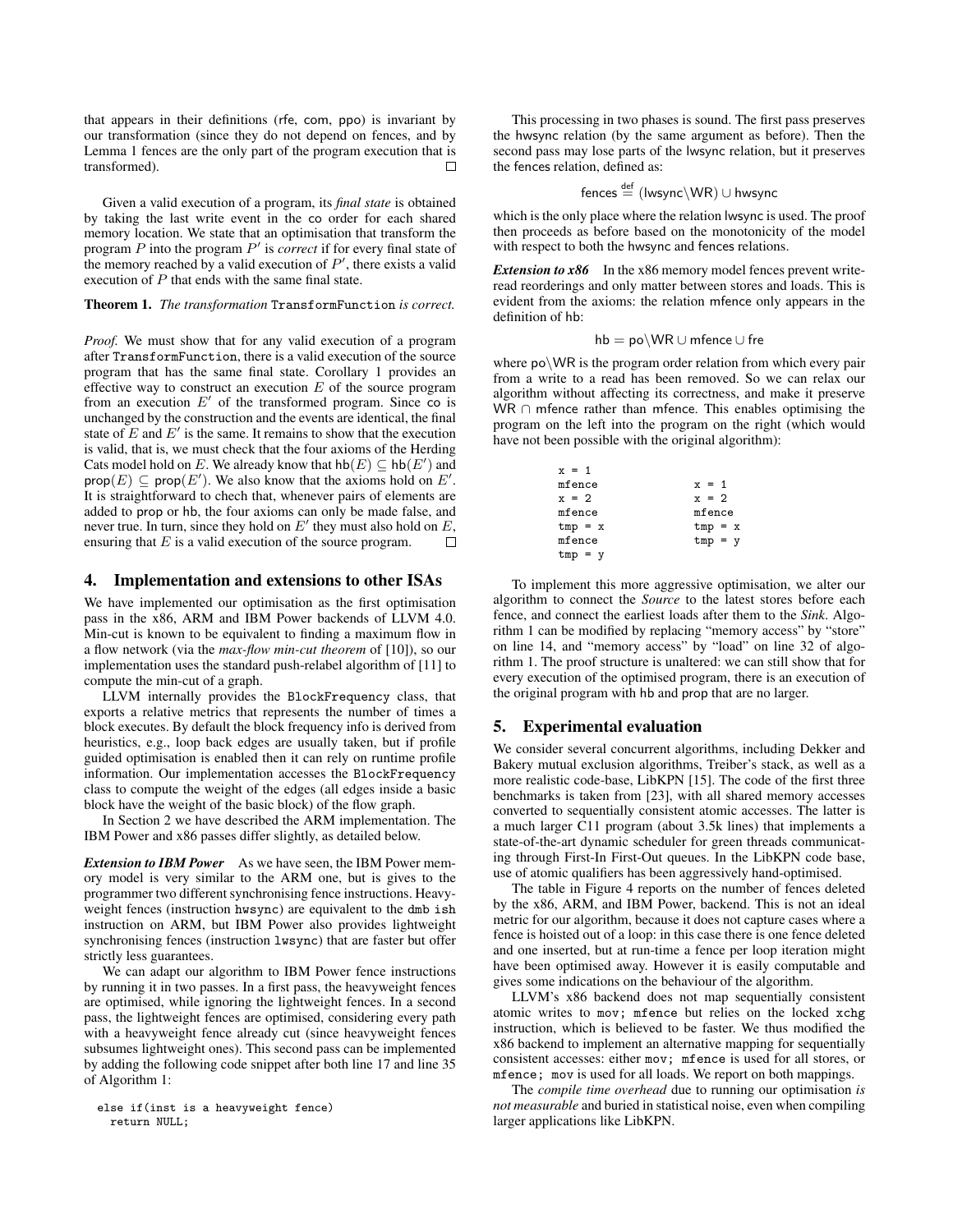| Benchmark       | Configuration                         | Fences before optimisation | after optimisation | inserted | deleted |
|-----------------|---------------------------------------|----------------------------|--------------------|----------|---------|
| Bakery          | ARM                                   | 18                         | 16                 | 0        | 2       |
| Bakery          | Power                                 | 24                         | 19                 | 10       | 15      |
| Bakery          | x86: all seq-cst, mfence after stores |                            |                    |          |         |
| Bakery          | x86: all seq-cst, mfence before loads | 10                         |                    |          |         |
| Dekker          | ARM                                   | 11                         | 9                  |          |         |
| Dekker          | Power                                 | 10                         |                    |          |         |
| Dekker          | x86: all seq-cst, mfence after stores |                            |                    |          |         |
| Dekker          | x86: all seq-cst, mfence before loads | 3                          |                    |          |         |
| Treiber's stack | ARM                                   | 14                         | 13                 |          |         |
| Treiber's stack | Power                                 | 14                         | 12                 |          |         |
| Treiber's stack | x86: all seq-cst, mfence after stores |                            |                    |          |         |
| Treiber's stack | x86: all seq-cst, mfence before loads |                            |                    |          |         |
| LibKPN          | ARM: default                          | 110                        | 110                | 4        | 4       |
| LibKPN          | ARM: all seq-cst                      | 451                        | 411                | 11       | 51      |
| LibKPN          | Power: default                        | 92                         | 90                 |          | 4       |
| LibKPN          | Power: all seq-cst                    | 448                        | 394                | 54       | 108     |
| LibKPN          | x86: default                          | 25                         | 22                 |          |         |
| LibKPN          | x86: all seq-cst, mfence after stores | 189                        | 144                |          | 50      |
| LibKPN          | x86: all seq-cst, mfence before loads | 326                        | 137                | 25       | 214     |

Figure 4: Fence instructions found in the assembly code before and after the optimisation pass

Observe that on x86 our algorithm mimics the results of the x86-tailored fence optimisation presented in [23].

For LibKPN we test both the hand-optimised version and a version where all atomic accesses are replaced by seq\_cst accesses. On the hand-optimised code, our algorithm still finds opportunities to move and delete a few fences, e.g. reducing it from 25 to 22 on x86, or to move a few around according to the profiling informations available. As our optimisation cannot be expressed as a source to source program transformation it is possible that a few fences can be eliminated or moved, even if the qualifier annotations were "optimal". The test where all LibKPN atomic accesses are downgraded to seq cst might suggest that, despite eliminating a fair number of redundant fences, the optimisaiton pass cannot generate code competitive with a hand-tuned implementation.

To investigate this point, and to evaluate the runtime speedup (or slowdown) induced by our of fence optimisation pass, we evaluate the execution time of several LibKPN benchmarks. These include both microbenchmarks to test some library constructions, and a larger signal processing application, called radio, taken from the streamIt benchmark suite<sup>2</sup> and ported to LibKPN. For testing we used a commodity x86 Intel Xeon machine with 12-cores (no hyper-threading), and a 48-cores IBM Power7 (IBM 8231-E2C). Unfortunately we do not have an ARM machine for testing.

Microbenchmarks timings do not benefit from running our optimisations. We conjecture that these stress-test tight loops involving synchronisation and barriers, and as such do not leave much space for improvement of the fence placement. Replacing all the atomic qualifiers with seq cst atomics does not degrade the performance measurably either: this supports our conjecture.

The larger benchmark is much more informative. We report the average and standard deviation (in parentheses) of the performances observed (smaller is better), over 100 invocations of the benchmark:

|                               | x86_64   | <b>IBM</b> Power7 |
|-------------------------------|----------|-------------------|
| original code, not optimised: | 252(67)  | 1872 (852)        |
| original code, optimised:     | 248 (55) | 1766 (712)        |
| all seq cst, not optimised:   | 343 (57) | 3170 (1024)       |
| all seq cst, optimised:       | 348 (46) | 2701 (892)        |
|                               |          |                   |

 $2$ http://groups.csail.mit.edu/cag/streamit/

The large standard deviation observed is due to the dependance of the benchmark on the scheduling of threads. As a result on x86 performance change due to fence optimisation is hidden in statistical noise, matching the experiments in [23]. Similarly performance improvement due to passing profiling informations rather that relying on the default heuristics is also hidden in statistical noise (e.g. we observe 246 (53) for x86<sub>-64</sub> on original code, optimised). On Power the results are more encouraging: speedup is observable and it is up to 10% on the code written by a non-expert programmer who systematically relies on the sequentially-consistent qualifier for atomic accesses.

# 6. Related work

*Fence optimisation as a compiler pass* When we started this work, the only fence elimination algorithm implemented in LLVM was described in [9]. This is an ARM-specific pass, that proposes both the straightforward elimination of adjacent dmb ish instructions in the same basic block with no memory access in-between (trivially performed by our algorithm too), and a more involved inter-block algorithm. This second algorithm was not integrated into LLVM, making it hard to understand and evaluate. It does not seem to have been proven correct either, and does not take into account profiling information. More generally compilers are extremely cautious when it comes at optimising memory barriers: the paper [17] reports on how a correct optimisation on C11 low-level atomics was undone by GCC developers because it was breaking the GCC4.7 internal invariant "never optimise an atomic access".

Vafeiadis and Zappa Nardelli [23] defined two algorithms (called FE1 and FE2) for removing redundant mfence instructions on x86 and proved them correct against the operational description of the x86-TSO memory model. The definition of the optimisations is specific to x86 and the correctness proof leverages complicated simulation-based techniques. Additionally, they proposed a PRElike step that saturates with mfences all branches of conditionals, in the hope that FE2 will later optimise these away later. Their algorithm does not take into account any profiling information. Our algorithm, once tailored for x86 as described in Section 4, subsumes both their optimisation passes, and additionally takes into account profiling informations while performing partial redun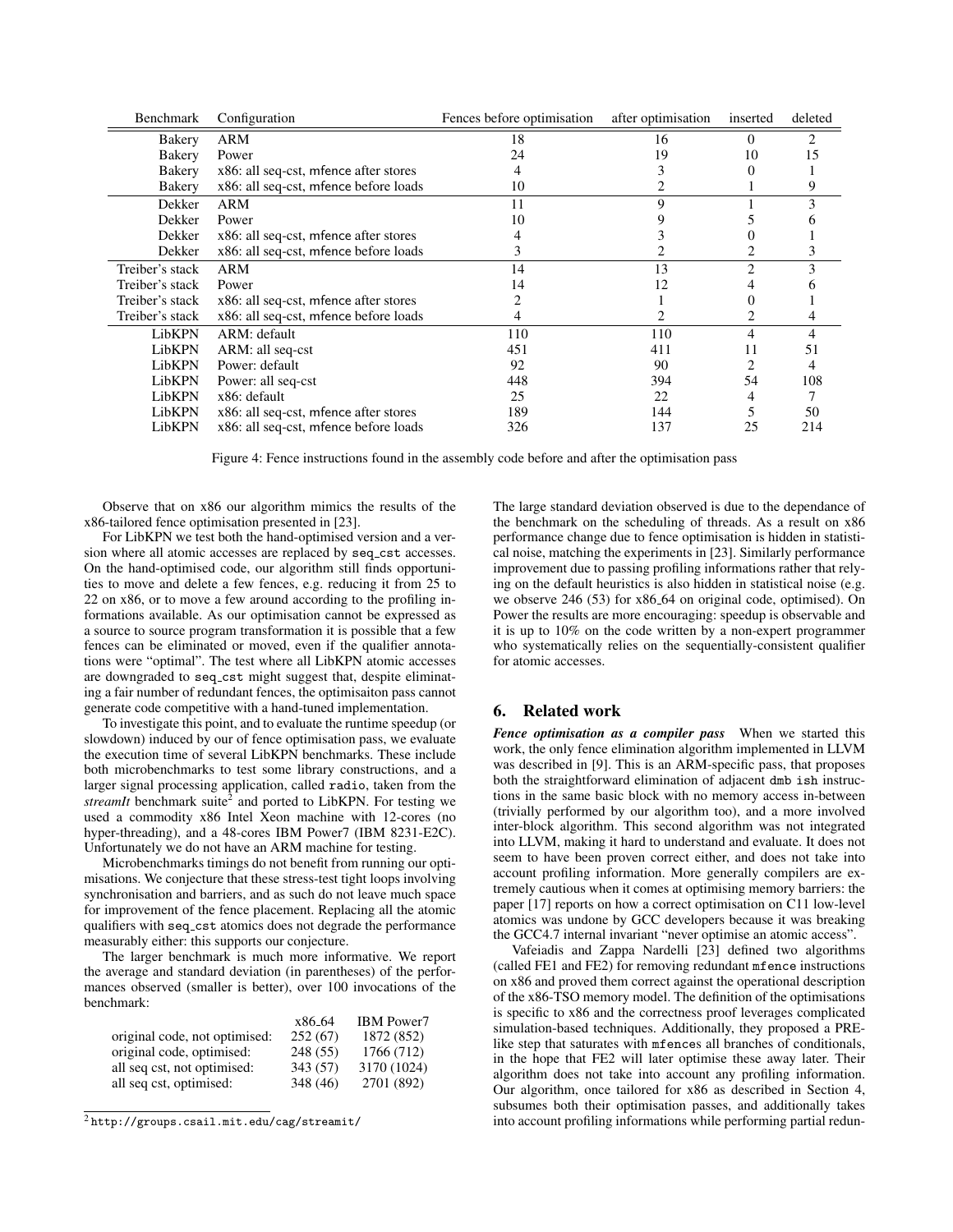dancy elimination. Our correctness proof, building on an axiomatic model, turns out to be much simpler than theirs.

*Fence synthesis based on whole program analysis* Several research projects, including [13], [7], [3], [16], and [2], attempt to recover sequential consistency, or weaker safety specifications, by inserting fences in racy programs without atomics annotations. These projects attempt to compute optimal fence insertions but rely on *whole program analyses*: as such these are not directly implementable as optimisation passes in a compiler that performs separate compilation. Also they are too expensive to perform in a general-purpose compiler.

Despite the complementary goals, we remark that the algorithm in [3] is related to ours: to solve the global optimisation problem it uses an integer linear program solver, of which min-cut is a special case, and correctness follows along similar lines. Our algorithm can thus be seen as a variant of theirs, that trades-off optimality for the ability to apply in modular compilation, and to make use of atomics annotation by the programmer. It is interesting to remark that [3] gives an explicit cost to each fence and lets the solver decide on how to mix them, instead of the heuristic based on profiling informations we rely on. Obviously, this is only possible because they do an optimisation based on solving an ILP problem, instead of the simpler min-cut procedure we rely on.

Working inside a compiler, the work by Sura et al. [21], show how to approximate Sasha and Snir's delay sets and synthesising barriers so that a program has only SC behaviours: they performs much more sophisticated analyses than the ones we propose, but do not come with correctness proofs.

# 7. Perspectives

We have proposed, proved correct, and implemented in LLVM, a backend fence optimisation pass. Our optimisation pass cannot be implemented as a source-to-source transformation in the C11/C++11 memory model, but builds on the precise semantics of the barrier instructions in each targeted architecture. As shown in [8], the LLVM concurrency semantics itself is subtly different from the C11/C++11 memory model , motivating even further the study of ad-hoc backend optimisations. We have seen that in practice the pass can be effective in removing redundant barriers inserted by the conservative programmer that relies on strong qualifiers (e.g. seq\_cst) for the atomic accesses. This is a promising result, as recent progress in understanding relaxed memory models paves the way for progress in this area, still largely unexploited by mainstream compilers.

It would be interesting to further investigate experimentally in which cases there is a benefit in replacing the xchg mapping for sequentially consistent stores used by LLVM with the mov; mfence mapping backed by an aggressive fence optimisation pass. More generally, large benchmarks to test performance of concurrent C11/C++11 code bases are still missing, and highly needed to perform a more in-depth performance evaluation.

Our algorithm can be improved in several ways, detailed below.

*Interprocedural analysis* As mentioned in Section 2.3, our algorithm is intra-procedural and treats any function call that may touch memory as a memory access. It is possible to slightly improve this by building function dictionaries. For this, starting from the leaves of the call-graph, we can annotate each function with:

- whether all paths from the first instruction hit a fence before a memory access or return instruction;
- whether all paths flowing backwards from a return instruction hit a fence before a memory access or the starting instruction.

Then, anytime a function call is encountered while looking for an access after (resp. before) a fence, and the first (resp. second) flag is set on that function, that path can be cut.

*Leveraging coherency* It is possible to implement a more aggressive optimisation if the algorithm keeps track of the C11/C++11 atomic access responsible for inserting each fence instruction. Consider a release store to a variable x on ARM: this is compiled to a dmb ish barrier followed by the store instruction. Since the semantics of release forces only to order previous accesses with this store and not with every later access, and accesses to the same location are already ordered locally (by the *SC-per-loc* rule of the Herding Cats framework), it is possible to ignore all accesses to x when looking for memory accesses to connect the *Source* node to.

The same idea can be applied to acquire or sequentially consistent loads. In particular, this would allow sinking the fence out of the loop when a loop contains only an acquire load, having the effect of transforming:

while (!x.load(acquire)) {};

into the more efficient:

while(!x.load(relaxed)) {}; fence(acquire);

*Optimising for code size* Following an idea from [19], it is possible to optimise for code size instead of runtime. Our algorithm can be easily adapted by using the constant 1 for the weight of all edges, instead of the frequency in the profiling information. The min-cut procedure will then minimise the number of fences in the generated code. A tradeoff between code-size and runtime can easily be obtained by using a hybrid metric (this idea comes from [19]).

*A conservative variant of the algorithm* As presented above, our algorithm is fundamentally speculative: it relies on the profiling information and can significantly worsen the performance of the code if this information is unreliable.

However any path that goes through a location dominated or post-dominated by a fence necessarily goes through that fence (by definition of dominators and post-dominators). Consequently, it is safe to put fences in all of these locations: there is no risk of introducing a fence on a path that had none. We conjecture that we can get a conservative variant of this algorithm by connecting the first node (resp. the last node) of any block in MakeGraphUpwards (resp. MakeGraphDownwards) that has at least one predecessor (resp. successor) that is not post-dominated (resp. dominated) by the original fence to the source (resp. the sink).

The paper [25] proposes a better solution to get a conservative algorithm, relying on dataflow analyses. Unfortunately this approach is hard to integrate with our currently implemented algorithm.

*Artefact availability* Our implementation of the optimisation, together with the code of the benchmarks, is available from http: //www.di.ens.fr/~zappa/projects/llvmopt.

*Acknowledgments* Part of this work was done while the first author was at Google Mountain View. We are grateful to J.F. Bastien for useful discussions and code reviews, and to Nhat Minh Lê for help with the LibKPN benchmarks. The first author is supported by a Google PhD Fellowship.

# References

- [1] C/C++11 mappings to processors. https://www.cl.cam.ac.uk/ ~pes20/cpp/cpp0xmappings.html. Accessed: 2015-10-15.
- Parosh Aziz Abdulla, Mohamed Faouzi Atig, Yu-Fang Chen, Carl Leonardsson, and Ahmed Rezine. Memorax, a precise and sound tool for automatic fence insertion under TSO. In *Tools and Algorithms for*